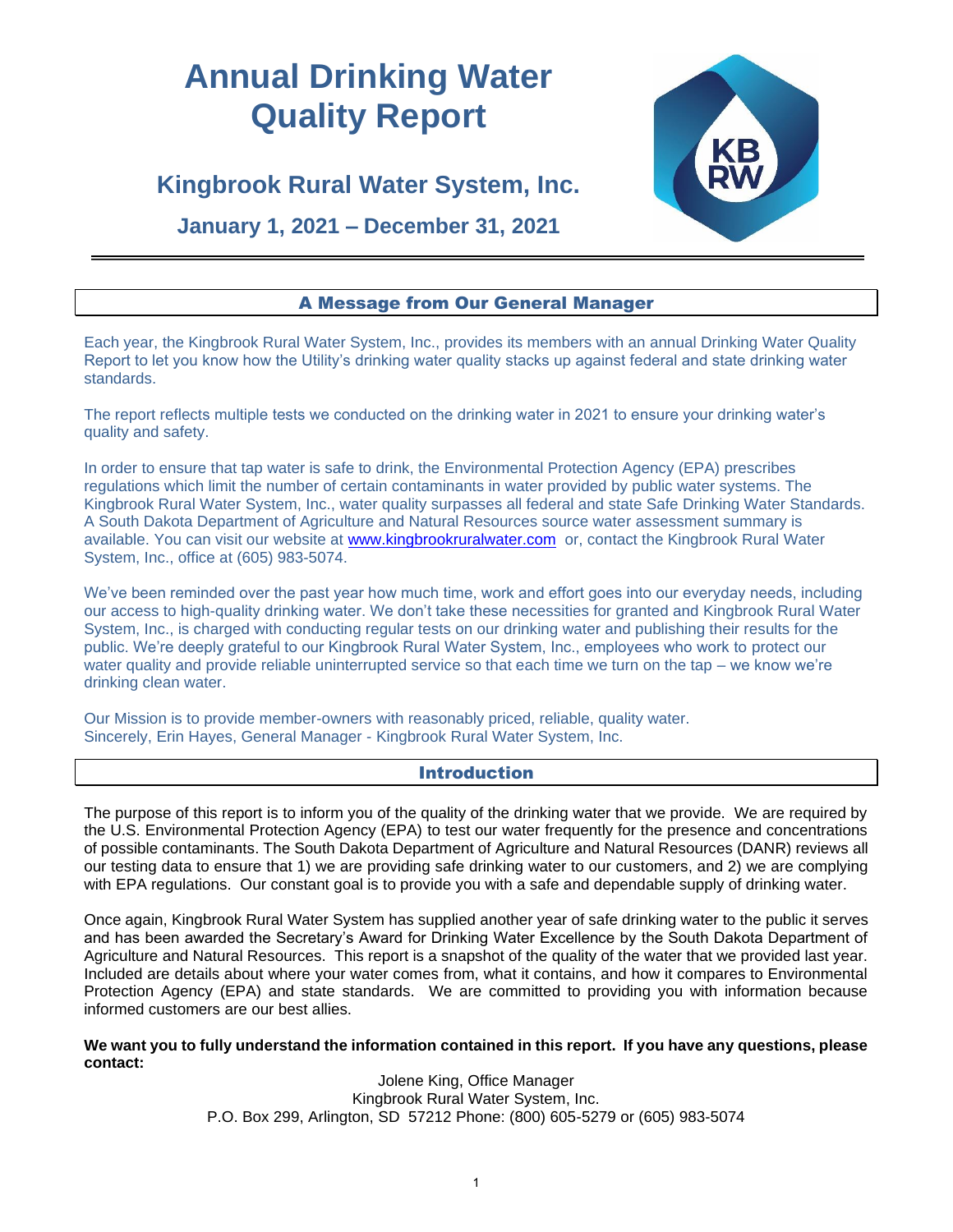# We Welcome Your Input

Kingbrook Rural Water System employees work around the clock to provide top quality water to every tap. We ask that all our customers help us protect our water sources, which are the heart of our community, our way of life and our children's future.

If you want to learn more, please attend any of our regularly scheduled Board meetings held at 7:00 P.M. on the third Monday of every month at our office in Arlington. (Please call the office for any scheduling changes.)

Please call our office if you have questions at (800) 605-5279 or (605) 983-5074 if you wish to attend a meeting.

#### Where does our water come from?

Our water system is separated into three geographic areas, each of which has its own treatment plant and water source from groundwater drawn from wells. Phase I, located north of Bruce, and Phase III, located near Chester, both draw from the Big Sioux Aquifer; and Phase II, located north of DeSmet, draws from the East Fork of the Vermillion Aquifer.

Wellhead protection areas have been defined for each of our wellfields. DANR has performed an assessment of our source water and they have determined that the relative susceptibility rating for Kingbrook Phase I is low and for Kingbrook Phase II and Kingbrook Phase III is medium. For more information about your water, please call our office at 605-983-5074.

We are pleased to report that your drinking water is safe and meets or exceeds all Federal and State requirements.

#### Why do we test our drinking water?

The sources of drinking water (both tap water and bottled water) include rivers, lakes, streams, ponds, reservoirs, springs, and wells. The water we pump from our wells is from underground aquifers, supplied by water that originally comes from the surface, and very slowly seeps down into the aquifer. As water travels over the surface of the land or through the ground, it dissolves naturally occurring minerals, and can pick up substances resulting from the presence of animals or from human activity.

**Contaminants that may be present in source water include:**

Microbial contaminants, such as viruses and bacteria, which may come from sewage treatment plants, septic systems, agricultural livestock operations, and wildlife.

Inorganic contaminants, such as salts and metals, which can be naturally occurring or result from urban storm water runoff, industrial or domestic wastewater discharges, oil and gas production, mining, or farming.

Pesticides and herbicides, which may come from a variety of sources such as agriculture, urban storm water runoff, and residential uses.

Organic chemical contaminants, including synthetic and volatile organic chemicals, which are by-products of industrial processes and petroleum production, and can also come from gas stations, urban storm water runoff, and septic systems.

Radioactive contaminants, which can be naturally occurring or be the result of oil and gas production and mining activities.

Unregulated contaminants are those for which EPA has not established drinking water standards. The purpose of unregulated contaminant monitoring is to assist EPA in determining the occurrence of unregulated contaminants in drinking water and whether future regulation is warranted.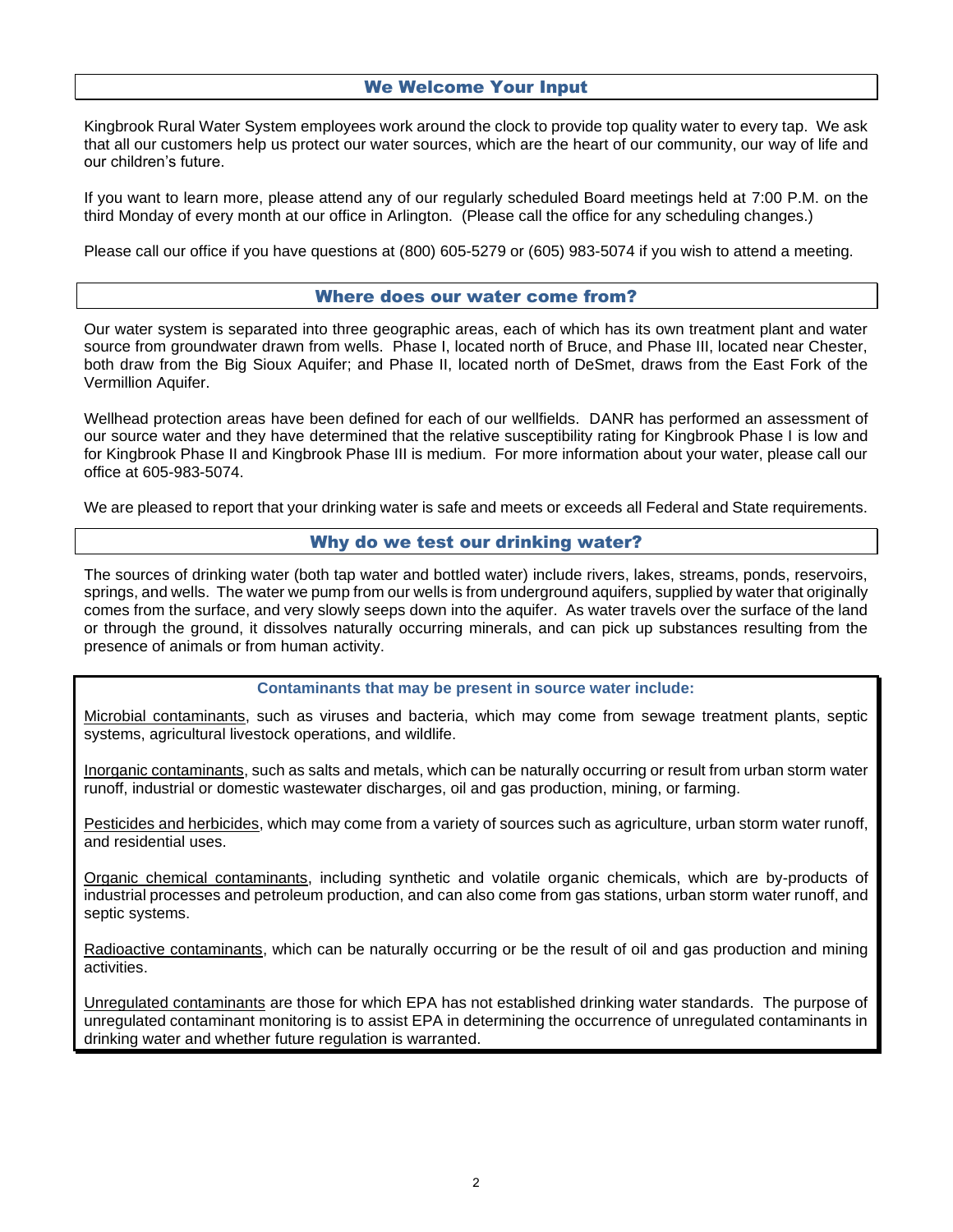#### Information provided by the EPA

In order to ensure that tap water is safe to drink, EPA prescribes regulations that limit the amount of certain contaminants in water provided by public water systems. FDA regulations establish limits for contaminants in bottled water that must provide the same protection for public health.

Drinking water, including bottled water, may reasonably be expected to contain at least small amounts of some contaminants. The presence of contaminants does not necessarily indicate that water poses a health risk. More information about contaminants and potential health effects can be obtained by calling the Environmental Protection Agency's Safe Drinking Water Hotline (800-426-4791).

Some people may be more vulnerable to contaminants in drinking water than the general population. Immunocompromised persons such as persons with cancer undergoing chemotherapy, persons who have undergone organ transplants, people with HIV/AIDS or other immune system disorders, some elderly, and infants can be particularly at risk from infections. These people should seek advice about drinking water from their health care providers. EPA/CDC guidelines on appropriate means to lessen the risk of infection by Cryptosporidium and other microbiological contaminants are available from the Safe Drinking Water Hotline (800-426-4791).

If present, elevated levels of lead can cause serious health problems, especially for pregnant women and young children. Lead in drinking water is primarily from materials and components associated with service lines and home plumbing. Kingbrook Rural Water System is responsible for providing high quality drinking water but cannot control the variety of materials used in plumbing components. When your water has been sitting for several hours, you can minimize the potential for lead exposure by flushing your tap for 30 seconds to 2 minutes before using water for drinking or cooking. If you are concerned about lead in your water, you may wish to have your water tested. Information on lead in drinking water, testing methods, and steps you can take to minimize exposure is available from the Safe Drinking Water Hotline or at *http://www.epa.gov/safewater/lead*.

# What treatment does our water receive?

After we pump the water from our wells, we filter the water to remove iron and manganese. Although the iron and manganese in our water does not pose a health concern, these two naturally occurring substances can cause the water to appear brown or rust-colored and can stain clothes and plumbing fixtures. We, therefore, treat our water to remove these substances.

Once the iron and manganese are removed, chlorine is added to eliminate bacteria and fluoride is added to protect against tooth decay. The finished water is pumped into an initial storage tank called a clearwell, from there into the distribution system, and ultimately to your home.

#### **Definitions for Contaminant Tables**

The following definitions are provided to assist you in understanding our water quality test results presented in the table at the end of the report.

*Action Level (AL)* - The concentration of a contaminant that, if exceeded, triggers treatment or other requirements that a water system must follow.

*Maximum Contaminant Level (MCL)* - The "Maximum Allowed" is the highest level of a contaminant that is allowed in drinking water. MCLs are set as close to the MCLGs as feasible using the best available treatment technology.

*Maximum Contaminant Level Goal* (MCLG) - The "Goal" is the level of a contaminant in drinking water below which there is no known or expected risk to health. MCLGs allow for a margin of safety.

*Running Annual Average (RAA):* Compliance is calculated using the running annual average of samples from designated monitoring locations.

*N/A –* Not Applicable

*ND* – Not Detected

MCL's are set at very stringent levels. To understand the possible health effects described for many regulated constituents, a person would have to drink 2 liters of water every day at the MCL level for a lifetime to have a one-in-a-million chance of having the described health effect.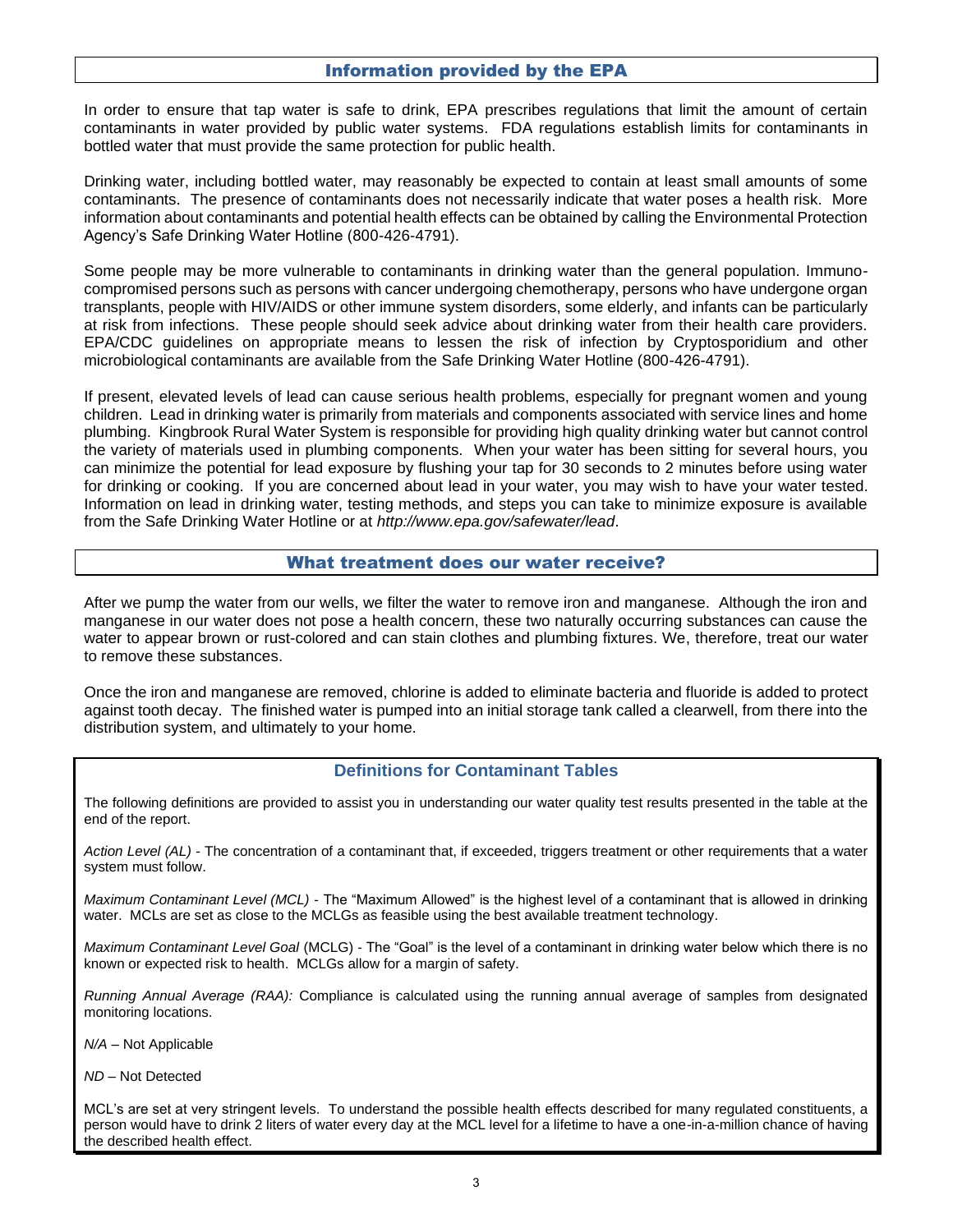## Detected Contaminants and Water Quality Data

The table at the end of the report lists the drinking water contaminants we detected during the 2021 calendar year. The presence of these contaminants in the water does not necessarily indicate that the water poses a health risk. Unless otherwise noted, the data presented in this table is from testing done January 1 – December 31, 2021. The state requires us to monitor for certain contaminants less than once per year because the concentrations of these contaminants are not expected to vary significantly from year to year. Some of the data, though representative of the water quality, is more than one year old. In these cases, where the last sample was taken prior to 2021, the sample date has been provided.

## Summary of 2021 Water Quality Tests Results

Last year, we were required to test for various drinking water contaminants. Only a very small number of these, as shown in the table, registered a detectable quantity. Additionally, in each case, the detected quantity fell far short of the maximum limit. If a specific contaminant is not shown on the table, it is because the analytical results indicate the sample tested below the detection level.

Alpha Emitters are substances that naturally occur in rocks and soil. The levels detected are well below those allowed by the EPA.

Arsenic occurs as a result of natural deposits or from runoff from orchards. The levels detected are well below those allowed by the EPA.

Barium occurs as a result of erosion of natural deposits and was detected in the Big Sioux and Vermillion Aquifers at an insignificant quantity.

Chromium occurs as a result of erosion of natural deposits and was detected at levels dramatically lower than the highest level allowed by EPA.

Fluoride is naturally present at low levels in our water. In addition, we add fluoride to the water to promote healthy teeth.

Nitrate levels in our water in 2021 were found at amounts consistent with our area land use and significantly below the highest level allowed by EPA.

Lead and Copper levels are normally a function of home plumbing fixtures. Infants and young children are typically more vulnerable to lead in drinking water than the general population. It is possible that lead levels at your home may be higher than at other homes throughout the system as a result of materials used in your home's plumbing. If you are concerned about elevated lead levels in your home's water, you may want to have your water tested. Additional information is available from the Safe Drinking Water Hotline (1-800-426-4791).

Selenium is a naturally occurring substance found in the soil and rocks of this region. Detected quantities were significantly below maximum allowable levels.

Total Trihalomethanes (TTHM) and Haloacetic Acids are chemicals produced by the chlorination of drinking water. Detected levels found were well below the highest level currently allowed by EPA.